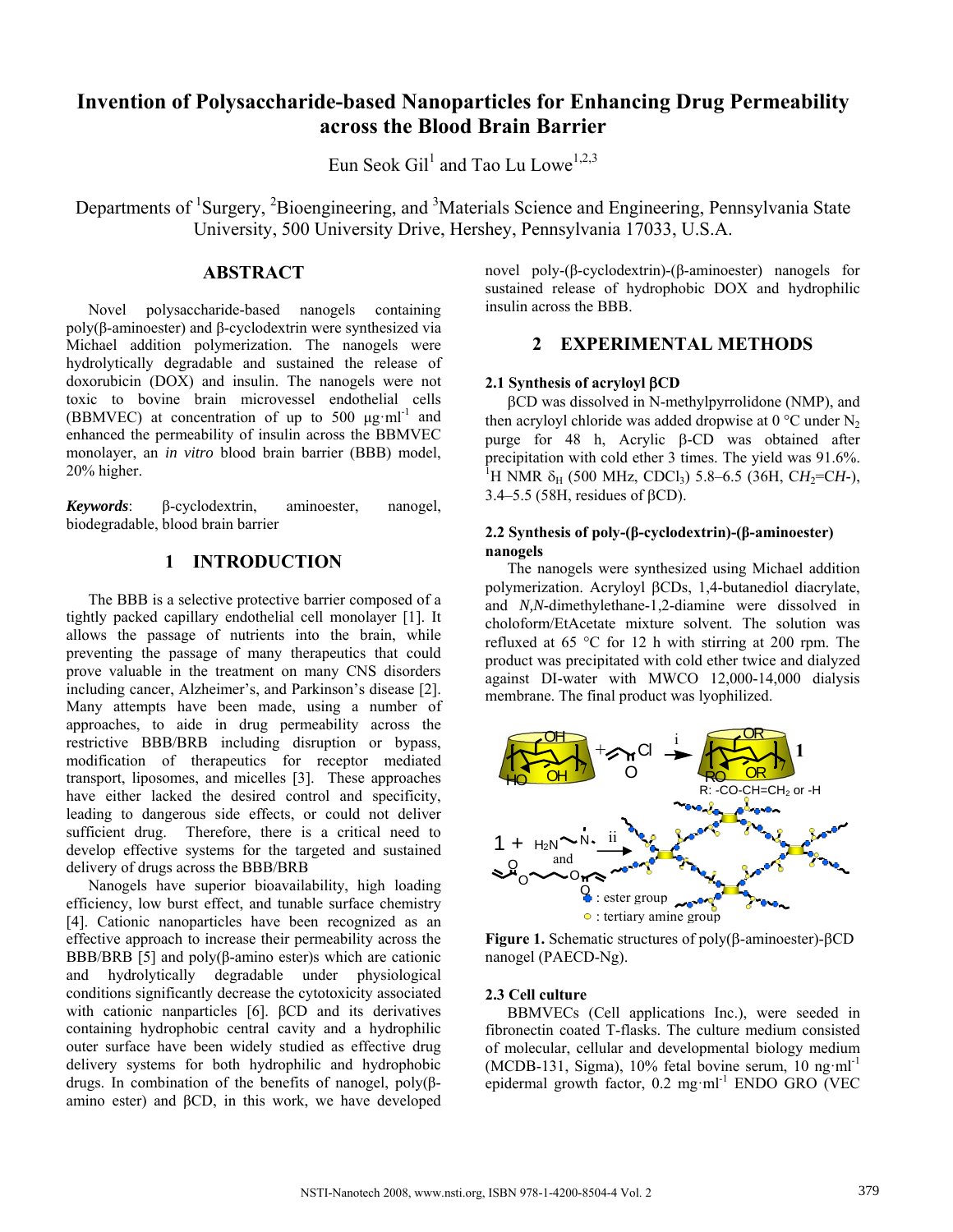Technologies),  $0.9 \text{ mg} \cdot \text{ml}^{-1}$  heparin, and antibiotic/antimycotic (penicillin G sodium salt  $10 \mu$ g·ml<sup>-1</sup>).

#### **2.4** *In Vitro* **Cytotoxicity of CPβCDs**

The cytotoxicity of the synthesized nanogels to BBMVECs at concentrations of 50, 100, 250, and 500  $\mu$ g·ml<sup>-1</sup> was determined by 3-(4,5-dimethylthiazol-2-yl)-2,5 diph-enyltetrazolium bromide (MTT) assay, following a general procedure.

#### **2.5 Loading efficiency and Release of model drugs**

FITC-insulin (3.6 mM, 20 mg·ml<sup>-1</sup>) or DOX (2 mM, 1.16 mg·ml<sup>-1</sup>) was mixed with the nanogels  $(20 \text{ mg} \cdot \text{ml}^{-1})$  in DI-water for 18 h, dialyzed against DI-water with MWCO 12,000-14,000 dialysis membrane, and lyophilized. The FITC-insulin or DOX loaded-nanogels were dissolved in PBS (pH 7.4) at 2 mg⋅ml<sup>-1</sup> and then dialyzed against PBS (PH 7.4) with MWCO 12,000-14,000 dialysis membrane at 37°C. At selected time points, samples were taken out from the solution outside the dialysis membrane. The loading efficiency and accumulated release amount were calculated by measuring the fluorescent intensity of the sample solutions.

## **3 RESULTS AND DISCUSSION**

Figure 1 represents the schematic illustration of the synthesis of poly-(β-cyclodextrin)-(β-aminoester) nanogels. The hydrodynamic radius of the obtained nanogels in PBS (pH 7.4) was  $106.2 \pm 3.7$  nm. Our FTIR results confirm that the nanogels hydrolytically degrade in PBS (pH 7.4) (data not shown). Figure 2 demonstrates that the nanogels are not toxic to BBMVECs with 100% cell viability at concentration up to 500 μg·ml<sup>-1</sup>. The loading efficiencies of insulin and DOX into the nanogels are 86±3% and 9.4±0.9%, respectively. The nanogels can continuously release DOX for 40 days and insulin for 13 days, respectively. The nanogels are 0.4 and 8.8 times more permeable than 4 kD and 70 kD dextrans, respectively, across the BBMEC monolayer. Encouragingly, the nanogels enhance the permeability of insulin across the BBMEC monolayer 20% higher.



**Figure 2.** Cell viability of BBMVEC cells after 24 h treatment with nanogels at  $100~500 \mu g \cdot ml^{-1}$ . (mean  $\pm$  s.d.  $N=4$ ).



**Figure 3.** Accumulative release of a) DOX and b) FITCinsulin from nanogels at 2 mg⋅ml<sup>-1</sup> in PBS (pH 7.4) at 37°C.



**Figure 4.** Permeability of nanogels at 100 μg⋅ml-1 across BBMEC monolayer at 37°C for 3 h. FITC-dextrans ( $M_w$  = 4,400 and 70,000 g⋅mol<sup>-1</sup>) were used as controls. (mean  $\pm$ s.d.,  $N = 3, * : p < 0.05, ** : P < 0.001$ .



**Figure 5.** Permeability of insulin (5 µM) with/without nanogels (300 μg⋅ml<sup>-1</sup>) across BBMEC monolayer at 37°C for 3 h. (mean  $\pm$  s.d., N = 3, \*: p < 0.05).